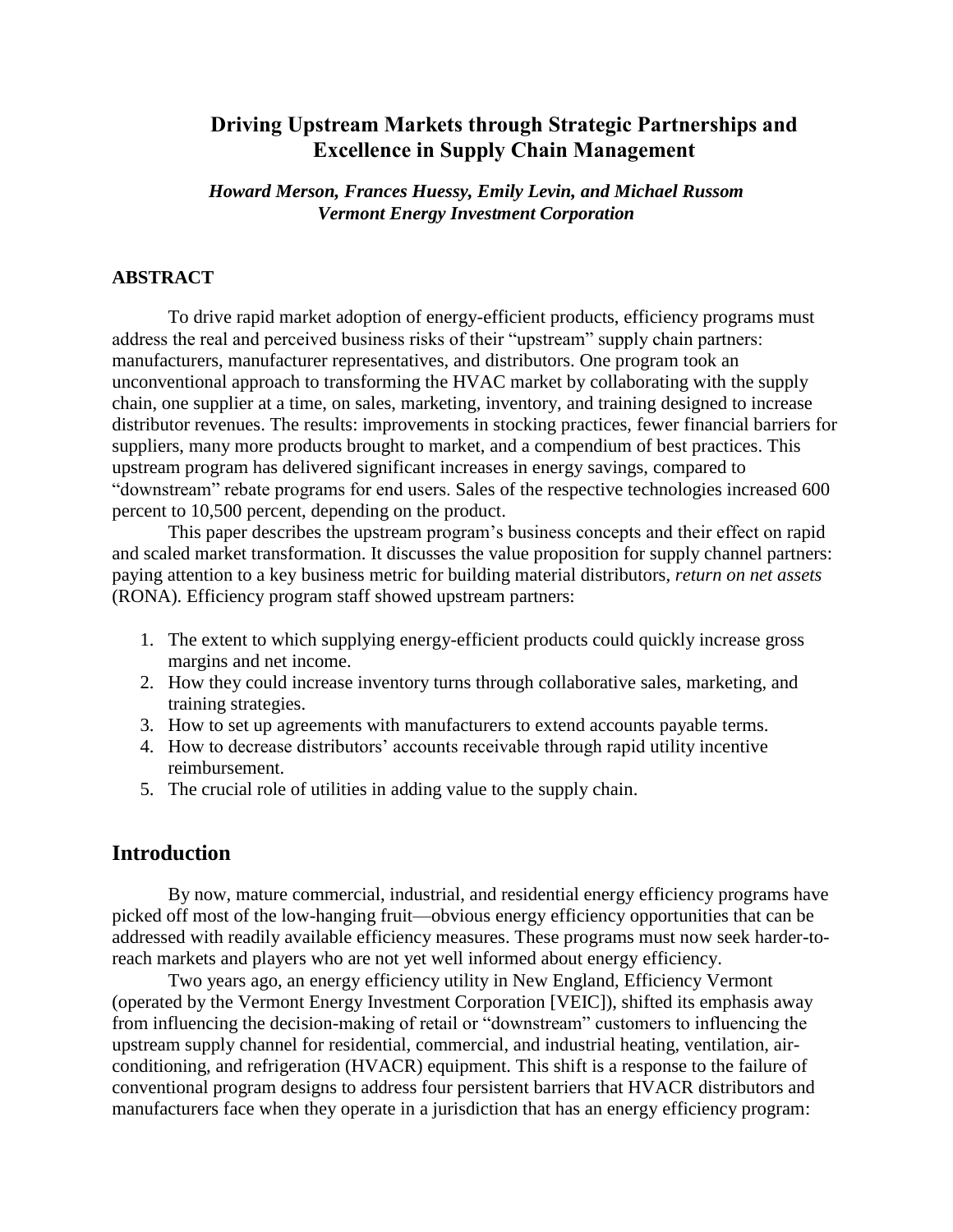- 1. A lack of understanding of energy efficiency programs, including program participation requirements. This lack of understanding is typically accompanied by an unwillingness to navigate the cumbersome process of completing forms affecting retail sales and involving customer incentives for custom projects.
- 2. Insufficiently coordinated sales and marketing to communicate information about energy efficiency programs to end users and throughout the supply channel (primarily manufacturers, manufacturer representatives, distributors, and contractors).
- 3. Little to no access to energy-efficient product inventory, which can be exacerbated when purchase and installation are made under urgent circumstances. Many HVACR installations occur when the incumbent equipment has failed and is compromising adequate building operation.
- 4. A lack of appropriate, coordinated training throughout the supply channel on both the technical aspects of energy-efficient equipment and effective sales and marketing techniques to promote energy-efficient equipment.

Although the upstream approach is labor intensive at the outset, the results have been significant for energy savings and market transformation. They also hold promise for rapid scaling. For HVACR distributors in this state of 626,000 inhabitants, the new model has generated incremental revenue growth of an estimated \$7.1 million and gross profits of \$2.1 million. Similarly significant incremental increases have rippled throughout the HVACR supply channel to manufacturers, manufacturer representatives, and contractors. As one distributor observed:

- *The industry is going to supply circulators, water heaters, and heat pumps to consumers. The demand exists, regardless of the efficiencies.*
- *Some statistics to illustrate the impact of the upstream programs on our business:*
	- o *In high-performance circulator pumps, the category was less than 1 percent of our pump business in 2013.* 
		- o *In 2014 that category rocketed to 39.8 percent, and in 2015, 56.7 percent of all circulators sold were high-efficiency products.*
		- o *Heat pump hybrid water heaters prior to the program's inception mid-2014 represented 12 percent of the category; in 2015, 44 percent of all 50-gallon electric water heaters sold through [our company] were heat pumps!*
		- o *Cold-climate heat pump sales in 2015 were 43.8 percent ahead of 2014!*
- *To bring clarity to the increased gross sales under these programs ... the average wholesale value of a 50-gallon electric water heater in 2015 was in the neighborhood of \$400 ...by contrast, the 50-gallon hybrid heat pump was on average \$1,000. A standard circulator pump \$80; a high-efficiency pump \$160.* (Distributor, Senior VP)

How did these results come about?

# **Background**

In 2013, Efficiency Vermont sought staff ideas to rapidly increase market uptake through new program design and delivery concepts. The energy efficiency utility's HVACR Team created a program that drew loosely on a successful upstream lighting program that: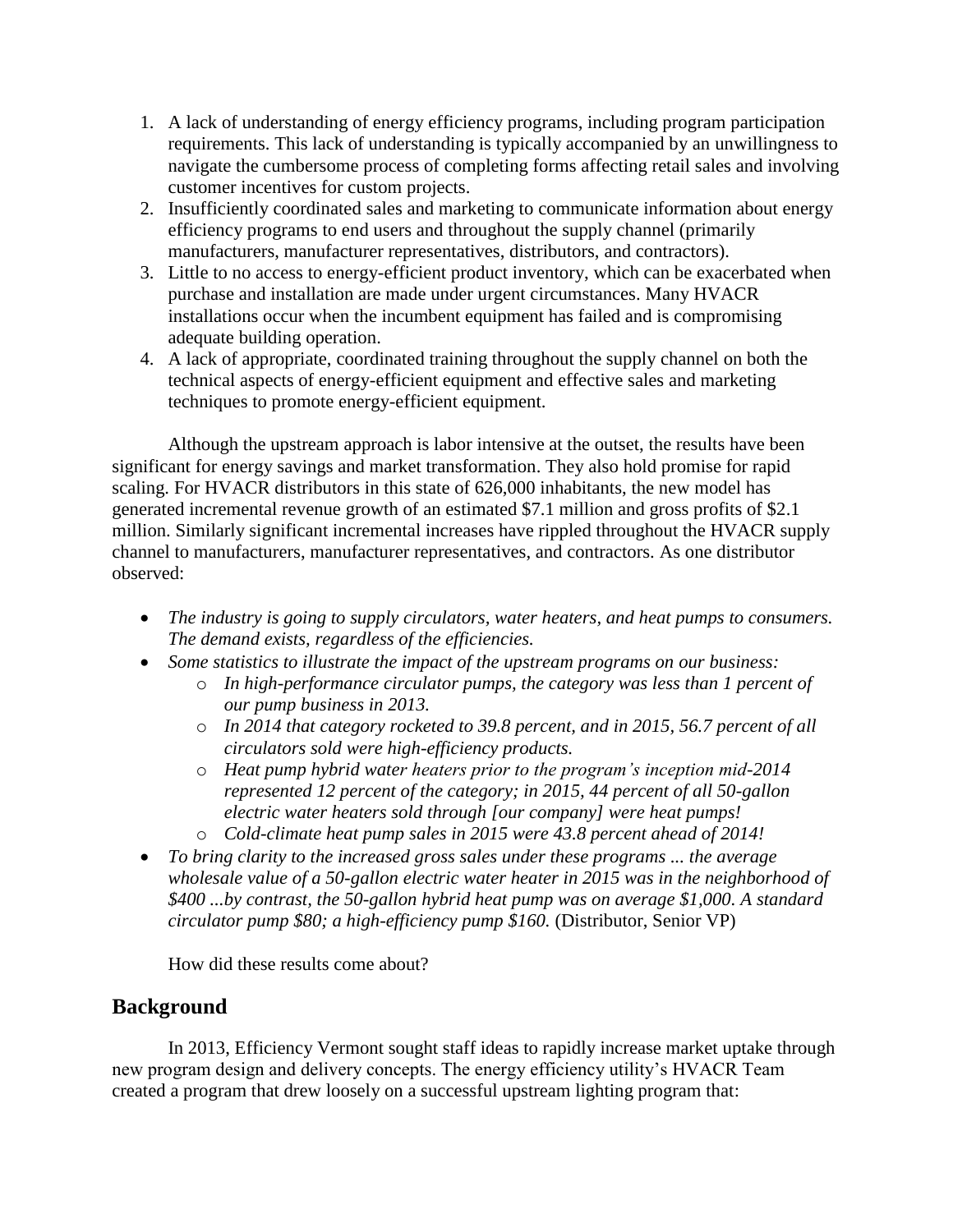- Promoted increased availability, sales, and installation of efficient equipment.
- Influenced distributor stocking practices.
- Diminished financial barriers.
- Facilitated market transformation.

The HVACR Team launched two successive programs for high-performance circulator pumps (HPCPs), two other programs for cold-climate heat pumps (CCHPs), and a heat pump water heater (HPWH) program. The team staggered the launch of the programs across 20 months, to optimize operational efficiencies with the rest of the utility's programming.

The HVACR Team's Strategic Planning Manager applied his background in the building materials supply channel, which involved operations, business development, supply chain management, strategic planning, and financial management. This background included understanding the critical importance of building strategic relationships within the supply channel. The partnership building was especially relevant for HVACR supply channel players whom the new upstream programs had targeted.

## **Methods**

The HVACR Team used a method that it continuously refined with each of the upstream program launches. The method contained a sequence of steps that might seem to run counter to the logic of a "business as usual" energy efficiency program effort. But it was a sequence that respected the business practices of the upstream supply channel:

- 1. Draw up a detailed program plan.
- 2. Determine the value proposition for supply channel partners.
- 3. Map the supply channel, from start to finish.
- 4. Decide on equipment eligibility and performance requirements.
- 5. Design protocols for optimal data collection at the supply channel level.
- 6. Conduct planning sessions with supply channel partners.
- 7. Invite the supply channel to collaborate on a sales, marketing, inventory, and training (SMIT) plan.
- 8. Establish program incentives and fees that were responsive to supply channel feedback.
- 9. Send memorandum of understanding (MOU) to strategic partners.
- 10. Draft evaluation, measurement, and verification (EM&V) plans.

### **Draw up a Detailed Program Plan**

The HVACR Team drafted a 2-year technology roadmap for the respective targeted upstream technologies. It covered market analysis, product specification, and launch strategies for each upstream program, and each had a full program plan. The team built a Web platform for project planning to which all stakeholders could contribute. The platform:

- Offered an easy way to plan the programs' projects
	- o The platform contained milestones and tasks to organize the complex upstream projects into easily manageable units, with subtasks, recurring tasks, and dependencies associated with the tasks. Categories addressed planning topics such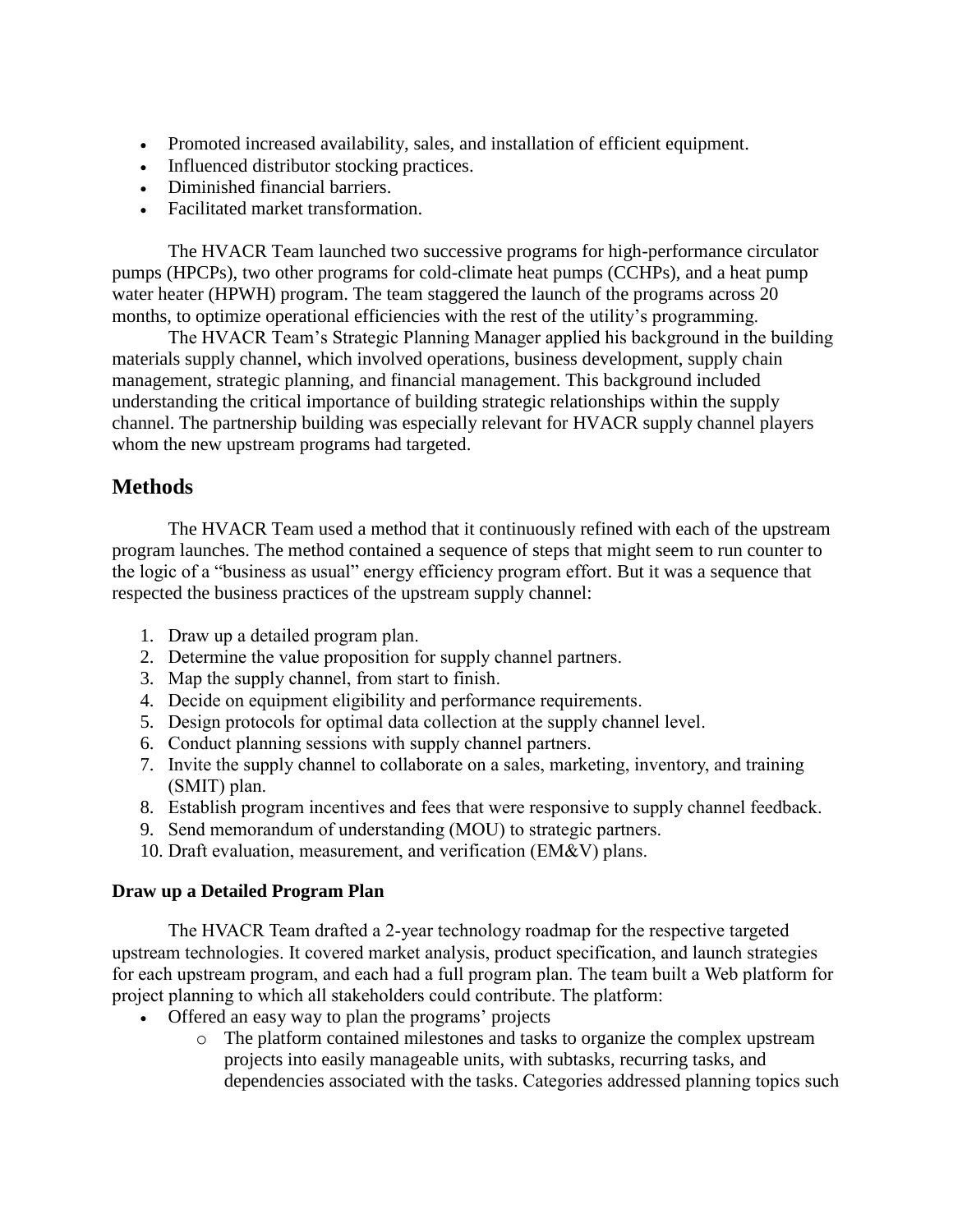as budgets, incentives, fees, evaluation, measurement, verification, quality assurance, sales, marketing, inventory, training, and legal planning.

- Offered charts and reports, to provide insights to project participants.
	- o Gantt charts for staying on track with each project's tasks
	- o Labor allocation chart, pegged to tasks
- Contained sufficient transparency to allow seamless collaboration.

### **Determine the Value Proposition for Supply Channel Partners**

*The … rebate programs ensure that the gross dollar value of existing demand increases by converting less expensive, less-efficient products to sales of the more expensive and efficient products. Pretty simple math ... in the case of a high efficiency circulator pump, the cost to the consumer is nearly double that of a standard pump, but the upstream rebates nearly equalize the consumer's investment between the two. The wholesaler remains "whole" on the transaction via the rebates. Bottom line … if we sell not a single pump more than in previous periods, "satisfying that existing demand," we double our gross profit dollars. That is a pretty compelling argument … to convert time and money into educating our trade partners in the values of high-efficiency equipment and employing more people to handle the demands of the programs. (Distributor, Senior VP)* 

Efficiency Vermont researched each of the three upstream programs' technologies to determine the likely incremental revenue impact for the supply channel. The key to unlocking the supply channel relationship lay with a common metric for distributors, return on net assets (RONA). We examined the drivers of RONA and designed a strategy for improving them.

RONA is a measure of a company's financial performance, taking into account how assets are being used. A high-number RONA means that the company is using its assets and working capital efficiently and effectively. For HVACR wholesale distributors and the supply channel in general:

 Distributor net income  $RONA =$ Inventory + Accounts receivable – Accounts payable

Gross margin and gross profit are also drivers in achieving higher RONA performance. *Gross margin* is expressed as a percentage or ratio a*nd* is the difference between revenue and cost of goods sold, divided by revenue, G*ross profit* is expressed in dollar amounts. Generally, the value is calculated as the selling price of an item, minus the cost of goods sold (production or acquisition costs, essentially).

Designing a strategy for how an energy efficiency upstream program could positively affect RONA drivers was the next step. The strategy required an examination of practical considerations, as shown in **[Table 1](#page-4-0)**.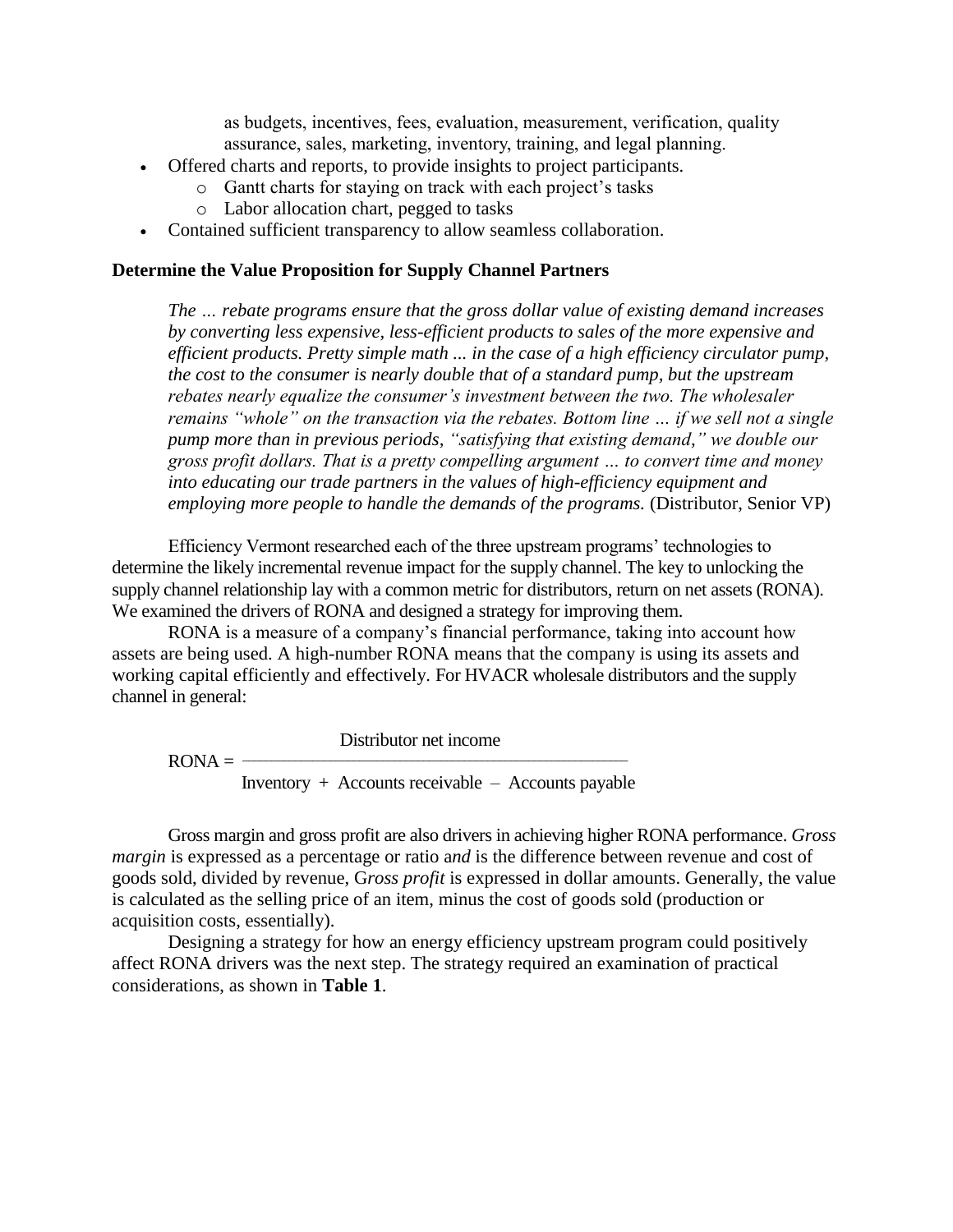| Consideration                                                                                                                                                                                                                                                                                                                                                                                                                                                                                                                              |  |  |  |  |
|--------------------------------------------------------------------------------------------------------------------------------------------------------------------------------------------------------------------------------------------------------------------------------------------------------------------------------------------------------------------------------------------------------------------------------------------------------------------------------------------------------------------------------------------|--|--|--|--|
| The extent to which supplying energy-efficient products affect gross<br>$\bullet$                                                                                                                                                                                                                                                                                                                                                                                                                                                          |  |  |  |  |
| margins and net income (see Table 2)                                                                                                                                                                                                                                                                                                                                                                                                                                                                                                       |  |  |  |  |
| What would it take to increase gross margins?<br>$\bullet$                                                                                                                                                                                                                                                                                                                                                                                                                                                                                 |  |  |  |  |
| Achievable through collaborative sales, marketing, and training<br>$\bullet$<br>strategies.<br>Extent to which incentives will result in increased market demand.<br>$\bullet$<br>No manufacturer penalties to distributors for returning baseline<br>$\bullet$<br>inventory and replacing with energy-efficient inventory.<br>Intensive product and program training between Efficiency Vermont and<br>$\bullet$<br>manufacturers / manufacturer representatives, followed by targeted<br>training for distributors' staff and customers. |  |  |  |  |
| Reimbursement of distributors' rebate incentive at a faster rate than<br>distributors' average term for AR from their customer base. That is,<br>average AR collection is 50 to 55 days; our HVACR target is $<$ 35 days<br>Work with manufacturers to increase the length of the correlating<br>$\bullet$<br>inventory's AP terms between distributors and their respective suppliers.<br>That is, average industry AP terms are 30 to 35 days; we have targeted<br>an extension on those terms: 45 to 240 days.                          |  |  |  |  |
|                                                                                                                                                                                                                                                                                                                                                                                                                                                                                                                                            |  |  |  |  |

<span id="page-4-0"></span>Table 1. Impact on RONA drivers for the HVACR upstream program

Efficiency Vermont forecasted the effect of introducing an HPCP upstream program on the supply channel's gross margin and gross profit, which would affect the distributors' net income. The results of this analysis are presented in **[Table 2](#page-4-1)**.

<span id="page-4-1"></span>Table 2. Effect of a \$100 energy efficiency incentive per high-performance circulator pump sold

| Factor                                                       | <b>Standard</b> | <b>HPCP</b> | Variance  |  |
|--------------------------------------------------------------|-----------------|-------------|-----------|--|
|                                                              | pump            | pump        |           |  |
| Resale from distributor to customer                          | \$65.00         | \$165.00    | \$100.00  |  |
| Distributor cost (estimate)                                  | \$52.00         | \$120.25    | \$68.25   |  |
| Incentives at distributor's point of sale                    |                 | \$100.00    |           |  |
| Resale value, with \$100 incentive to distributor's customer | \$65.00         | \$65.00     |           |  |
| Gross profit per circulator pump                             | \$13.00         | \$44.75     | \$31.75   |  |
| Gross margin per circulator pump                             | 20%             | 27%         | $244\%*$  |  |
| Gross profit generated, 10,000 units / year                  | \$130,000       | \$447,500   | \$317,500 |  |

\*Variance %: gross profit of standard pump vs HPCP

### **Map the Supply Channel, from Start to Finish**

The Efficiency Vermont strategy depended on accurately mapping and understanding the supply channel. Each technology required its own roadmap. Staff surveyed manufacturers, manufacturer representatives, and distributors to determine the supply channel's industry alliances, primary and secondary suppliers, and stock versus project sales. The mapping also involved obtaining contacts and other practical information.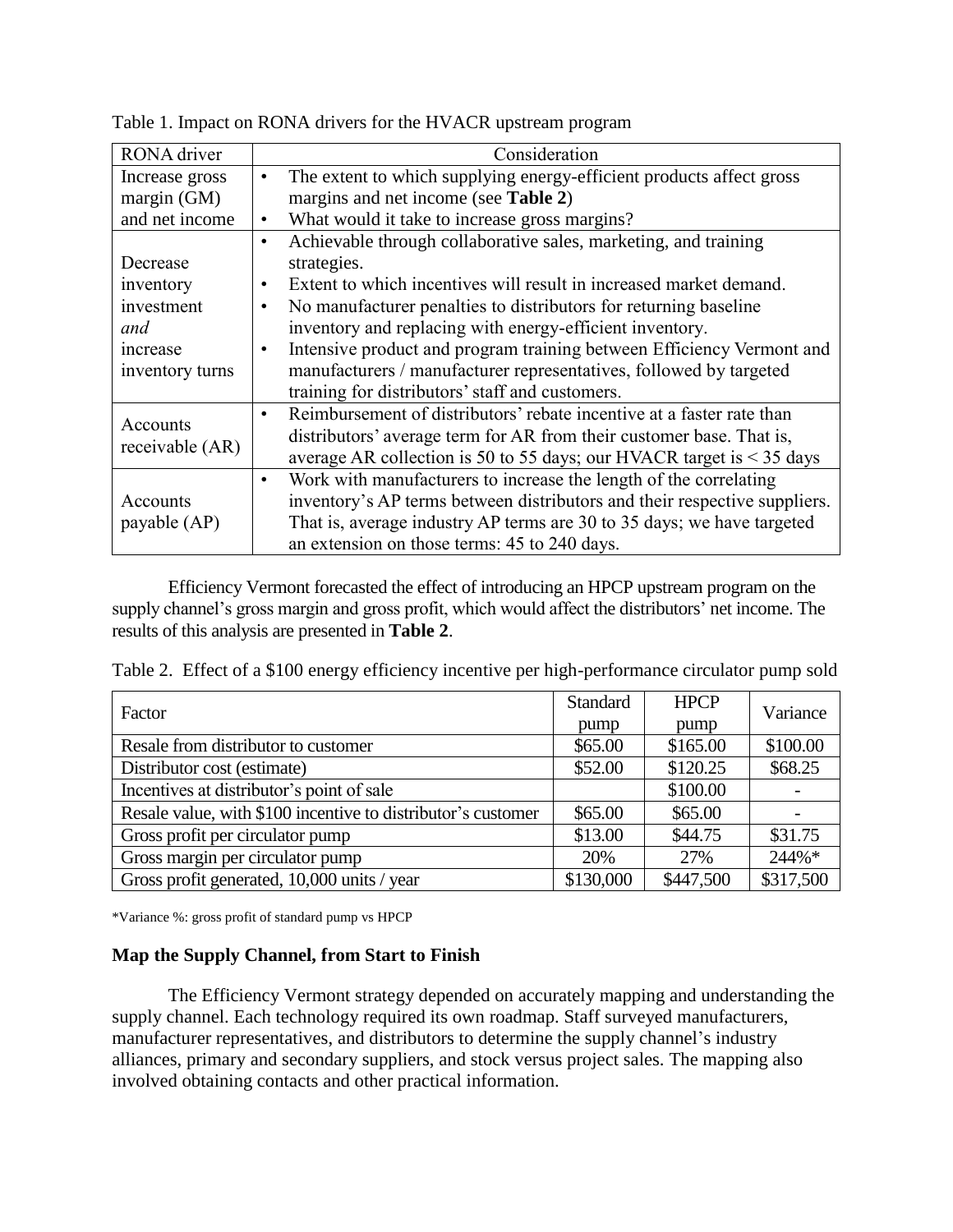### **Decide on Eligibility and Performance Requirements and Request Process**

All technologies that Efficiency Vermont supported with an HVACR upstream program had to meet one of the following requirements:

- 1. Efficiency Vermont specifications, "proven" by a completed Performance Information Request (PIR) from the manufacturer and an authorized representative of the manufacturer, with technical information and certification that the information was accurate.
- 2. Specific certification set by an industry standard, such as ENERGY STAR<sup>®</sup>.

### **Design Protocols for Optimal Data Collection**

Data collection was a primary topic for the first HVACR upstream program. It was clear that the supply channel would not welcome extensive data collection requirements, because of:

- The time required by the supply channel to collect data from distributors.
	- o The time needed to collect the data would interfere with point-of-sale interactions, particularly if sales resulted from emergency replacement or other urgent conditions.
	- o Untrained supply channel staff (for example, contractors' runners) might not have sufficient information at the point of sale to fulfill the data collection requirements.
- Obtaining the information might necessitate additional research, such that the cost of obtaining it might reach a point of diminishing returns, relative to the program's economic benefits.

Using feedback from the supply channel, Efficiency Vermont limited the data collection to 14 data points, down from its initial request for 25 data points. Program staff also shifted the data collection objective to optimizing service that responded to supply channel partners' interests, and the interests of utilities, regulators, and the efficiency utility itself. The approach created a "bucket" of required data and a separate bucket of optional requested data. Subsequent upstream programs followed the new method.

### *Required information*

- For regulators to assess program performance (for example, the address of the installation site)
- For EM&V (for example, whether the installation(s) were a market opportunity or retrofit)
- For Efficiency Vermont's internal reporting (for example, quantity of the product purchased for installation and the site address, to ensure that all submissions pertained to installations in Vermont.

### *Requested information*

 Non-essential, but useful, information (for example, a telephone number at the installation site.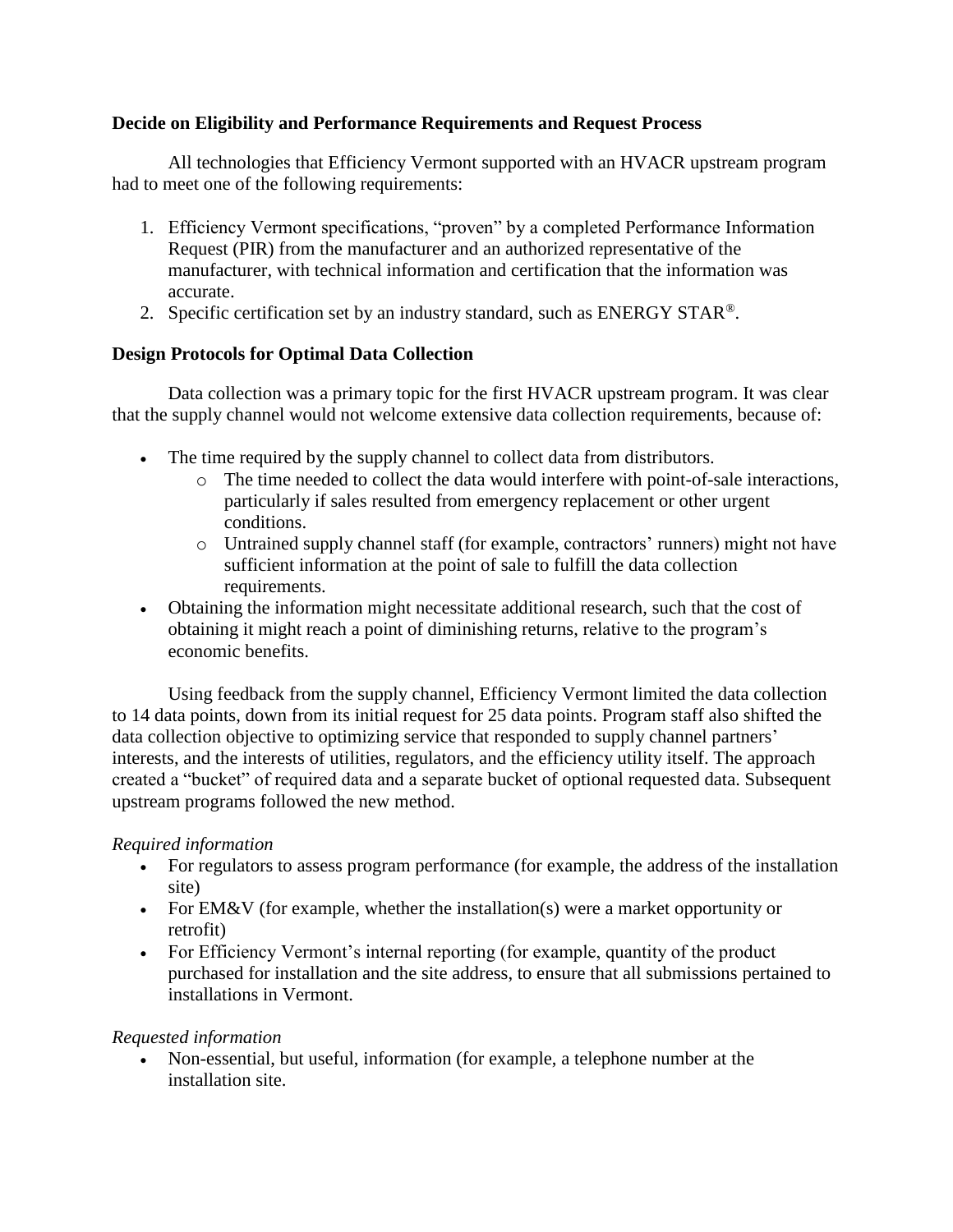The next step was to vet the data collection proposal with the key HVACR supply channel partners. In several cases, their feedback made the difference between having and not having a prospective supply channel partner involved with the upstream program. One key supply channel partner, a large HVACR distributor, challenged our request for information about the fuel source of the equipment to be replaced. After presenting the distributor's concerns to an internal team, Efficiency Vermont re-cast the question to the satisfaction of the partner. The revisions were relatively minor for the Efficiency Vermont team, but had the vetting not occurred, the major distributor partner would not have been involved in the upstream program.

#### **Conduct Planning Sessions with Supply Channel Partners**

Efficiency Vermont hosted one-on-one meetings with manufacturers, manufacturer representatives, and in many cases, distributors, to acquaint them with the upstream program. The HVACR Strategic Planning Manager noticed a business development opportunity: The key and long-term HVACR supply channel partners had little knowledge of either Efficiency Vermont or its operator, the Vermont Energy Investment Corporation (VEIC). Conversely, the same was true of VEIC and Efficiency Vermont. Staff did not know their respective supply channel partners very well.

To remedy this condition, Efficiency Vermont required its prospective upstream supply channel partners to attend a full-day session at Efficiency Vermont—without competitors. The meetings were with a single manufacturer, manufacturer representative (if applicable), and in certain cases, the lead distributor for the respective manufacturer's technology. The agenda, covering 4 to 6 hours, involved:

- An overview from the manufacturer, manufacturer representative, or distributor.
- An overview of VEIC and Efficiency Vermont.
- A description of Efficiency Vermont HVACR programs, both upstream and downstream.
- Details of the prospective HVACR upstream program.
- An overview of the equipment eligibility requirements, the PIR form, and the 14-point data collection effort for the prospective HVACR upstream program.
- A description of Efficiency Vermont's trade ally network.
- An in-depth discussion of sales, marketing, inventory, and training needs.
- Questions, action items, and next steps.

At the outset, the supply channel mildly balked at the prospect of spending a full day at Efficiency Vermont. They initially thought it would require too much time; further, the value of what they would be receiving was not clear to them. After all, it was a distinctly different approach from what they would have expected with a typical utility program. Nevertheless, 100 percent attended the meetings, and word spread about those meetings' effectiveness. Moreover, post-meeting feedback was overwhelmingly positive. Participants said the sessions were "highly effective" and that 4 to 6 hours was not enough. The participants also agreed that the time investment resulted in deeper relationships and a greater understanding of the respective organizations. This type of encounter clearly went much further than a discussion of the prospective HVACR upstream program. Testimonials from the sessions:

*You have the most comprehensive program I have seen for impacting the marketplace and we are proud to be asked to be a partner*." (Distributor, VP of Residential Sales)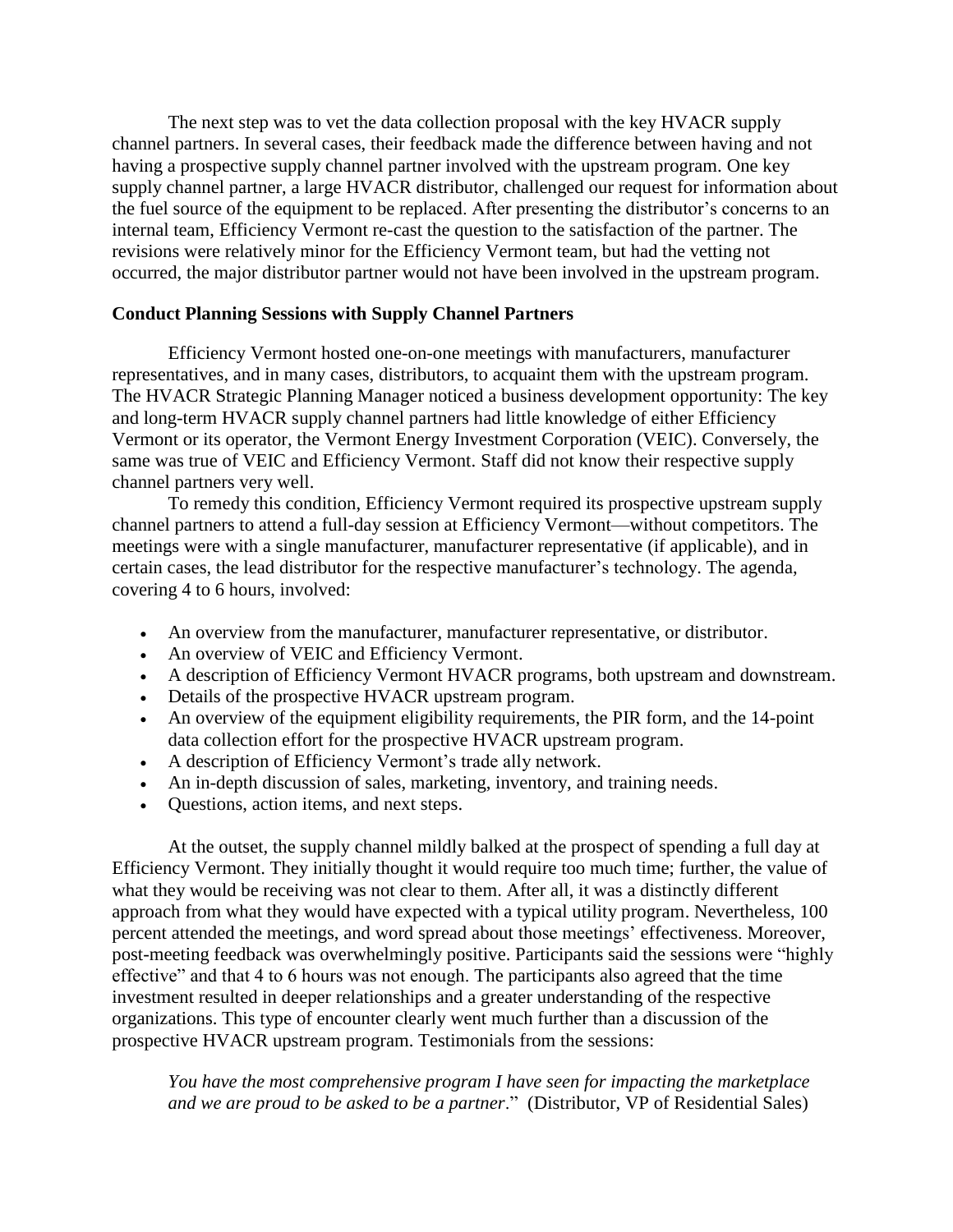*We, as manufacturers, look to you for guidance in what equipment to develop and bring to market. Efficiency Vermont is really a national leader on this.* (Manufacturer, Regional Sales Manager for ductless split systems)

*A great meeting and looking forward to working with each of you. I am reviewing the presentation and getting together the information you need. Thank you again for your time and information shared and working to get what you need by this week.* (Manufacturer, Division Sales Manager)

#### **Invite the Supply Channel to Collaborate on a SMIT Plan**

In conjunction with the planning sessions, the efficiency utility issued a request for information (RFI) to all prospective HVACR upstream supply channel manufacturer and manufacturer representative partners, to obtain plans for each representative's sales, marketing, inventory, and training approach, assuming participation in the respective upstream program. Efficiency Vermont then required the supply channel partner to present its RFI response, in person, to a VEIC and Efficiency Vermont team. The Efficiency Vermont team either approved or rejected the partner's proposed plan. Rejected plans could be revised and resubmitted. Efficiency Vermont now requires all partners to revise and submit their sales, marketing, inventory, and training plans, via this RFI process, each year.

The SMIT plan had to contain descriptions of each partner's intended approach to:

- **Sales**: Strategies, communication methods, current distributor alliances, distribution channels in the state, and intended trade show participation.
- **Marketing**: Joint marketing programs, extent of leveraged core competencies, cooperative advertising, and sample marketing collateral materials.
- **Inventory:** Strategies for building up supply channel inventory to address the market demand associated with the upstream program; inventory displacement from new eligibility and innovation; no-penalty arrangements with manufacturers; and warranties.
	- o *Example:* The historical volume of baseline circulator pumps was 10,000+ units. Efficiency Vermont had annually averaged approximately 50 high-performance circulator pump installations, delivered through its downstream HPCP program. A high-volume HPCP upstream program would require a much stronger HPCP inventory to meet the expected demand. Efficiency Vermont assumed the likelihood of the following risks from an inadequate supply of ready inventory:
		- 1. Without pre-existing, strong relationships with supply channel partners, increased market demand through an aggressively marketed HPCP upstream initiative—without good coordination with the supply channel—would likely compromise long-term relationships with the supply channel.
		- 2. Confidence with the upstream program of the primary targeted customer, HVAC installation contractors, could also be in jeopardy if coordination between suppliers and the program was insufficient.
		- 3. The targeted September 2013 launch of the HPCP program coincided with the start of Vermont's heating season HVACR tune-ups.
			- a. Between September and February, 70 percent of circulator pump sales occur.
			- b. Most purchases are prompted by decisions to replace because of equipment failure; decision making reflects the urgent need for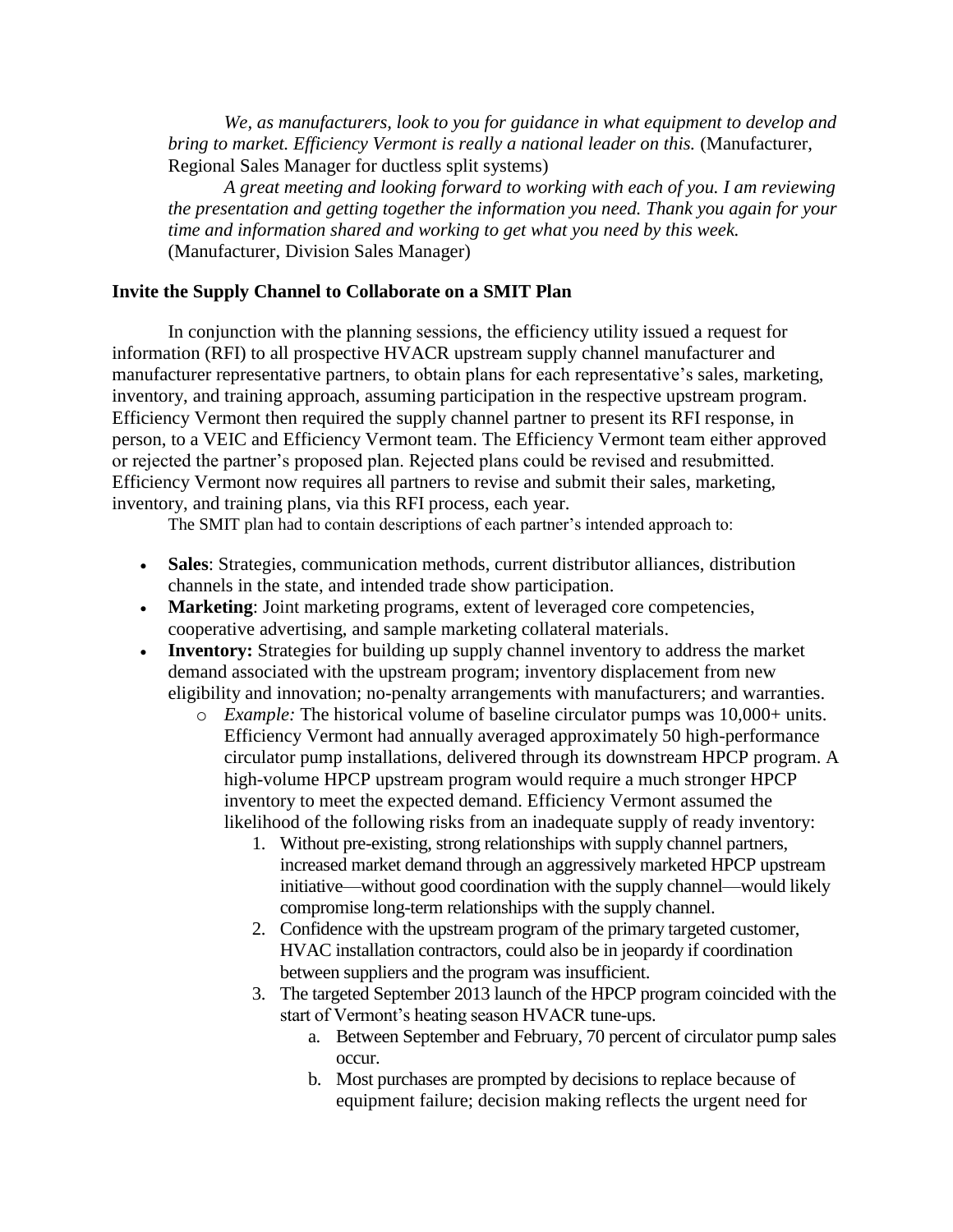immediate replacement, to minimize damage or lack of functionality to the building.

 **Training**: Training approach with strategic partners, understanding Efficiency Vermont's data collection requirements, strategies for using Efficiency Vermont's trade ally network.

### **Establish Program Incentives and Fees**

Efficiency Vermont based HVACR upstream incentive levels on incremental cost coverage and a \$ / MWh target, combined with the forecasted market uptake on the respective technology. Staff also cultivated trusted supply channel advisors who provided valuable information about whether incentive levels were too high or too low.

Efficiency Vermont now also offers a management / administrative fee to the distributors on every unit sold. The fee varies with each HVACR upstream program, as shown in **[Table 3.](#page-8-0)**

| Upstream<br>program        | Current incentive /<br>unit           | Current administration /<br>management fee / unit | Comments                                                                                                                      |
|----------------------------|---------------------------------------|---------------------------------------------------|-------------------------------------------------------------------------------------------------------------------------------|
| Cold-climate<br>heat pumps | \$300 single zone<br>\$400 multi-zone | \$50                                              | Aggressive fee<br>$\bullet$<br>Complex sale<br>$\bullet$<br>Inventory investment<br>$\bullet$                                 |
| Heat pump<br>water heaters | \$400                                 | \$65                                              | Aggressive incentive $\&$ fee<br>$\bullet$<br>Sales under duress (95%);<br>$\bullet$<br>Small window of upsell<br>opportunity |
| High-                      | \$50<br>$($ < $1.25 \text{ amps})$    | \$3                                               |                                                                                                                               |
| performance<br>circulator  | \$200<br>$(1.25 - 5 \text{ amps})$    | \$3                                               | Tiered fee, based on \$/<br>$\bullet$<br><b>MWh</b>                                                                           |
| pumps                      | \$600<br>$>$ 5 amps)                  | \$50                                              |                                                                                                                               |

<span id="page-8-0"></span>Table 3. HVACR upstream incentives and administration / management fees

With each program, Efficiency Vermont requires a minimum customer contribution, to prevent pricing deterioration in the marketplace from the HVACR upstream program. *Minimum customer contribution* is the minimum dollar amount that a distributor's customer would be required to pay for an upstream-supported product. The premise behind the strategy is to prevent predatory pricing as a result of the incentive. With the high-performance circulator pump program, for example, if the incentive is \$100 per pump with the residential size pump, the distributor resale is approximately \$65 per pump, which is comparable to the baseline pump distributor resale pricing. The minimum customer contribution set by the efficiency utility is also \$65. Without the minimum customer contribution, a manufacturer, manufacturer representative, or distributor could "buy" market share via a loss leader strategy, with a new resale price of \$50. This would decrease the resale price and minimum customer contribution price by \$15. Competitors would therefore either have to follow the pricing strategy or risk losing market share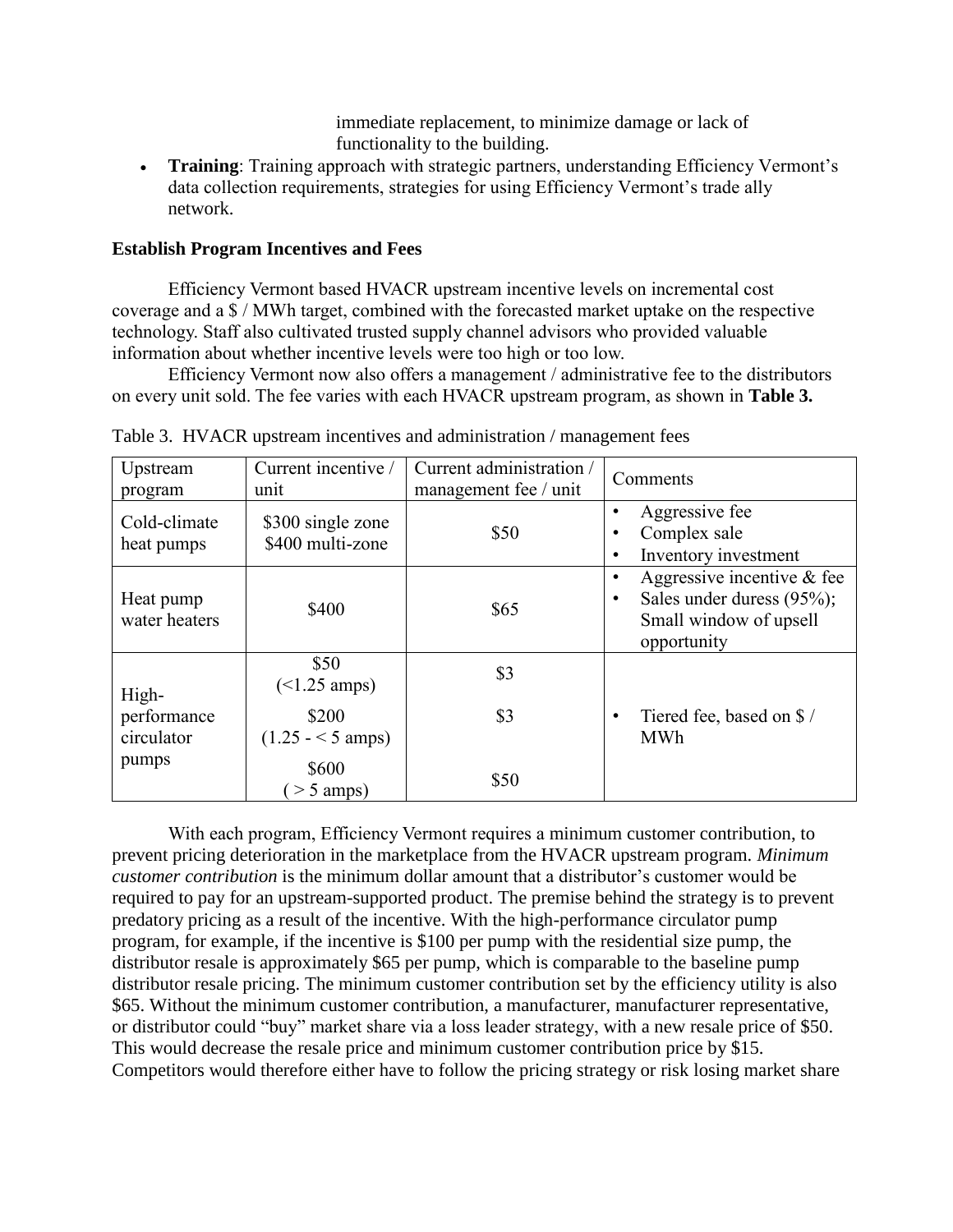However, Efficiency Vermont has financed or assumed \$100 of the \$115 price decrease, or 87 percent of the total decrease. Although the end user could potentially have a short-term benefit of the predatory pricing strategy, participating distributors and manufacturers and manufacturer representatives would ultimately choose not to participate, if this was an outcome. The supply channel's feedback to the minimum customer contribution policy has been very positive. Further, Efficiency Vermont verifies that the minimum customer contribution amount aligns with all upstream submissions. To date, the supply channel has been fully in compliance.

### **Send Memorandum of Understanding to Strategic Partners**

With each upstream program, Efficiency Vermont executes an MOU for distributors. The MOUs are typically for one year and require authorized corporate-level signatures of the participating distributor and an authorized Efficiency Vermont signature. The agreements stipulate procedures in the event of program changes, or changes in incentives, administration, or management fees. They contain a description of the program, contact information, definitions, terms and conditions, incentives and reimbursement protocols, and methods for verifying purchase and installation. They also articulate criteria for eligible products and protocols for submitting information.

### **Draft EM&V Plans**

With each HVACR upstream program, Efficiency Vermont creates plans to meet internal and external (regulatory) verification and quality assurance requirements.

### **HVACR Upstream Program Results**

**Figure 1** shows the sales results for the supply channel, and the benefits to the efficiency program.



Figure 1. Sales and installation data for heat pump water heaters (left) show dramatic increases as a result of the upstream incentive program, relative to effects from the existing downstream incentive program. Sales data for highperformance circulator pumps (right) show cumulative effects of units installed during the program period.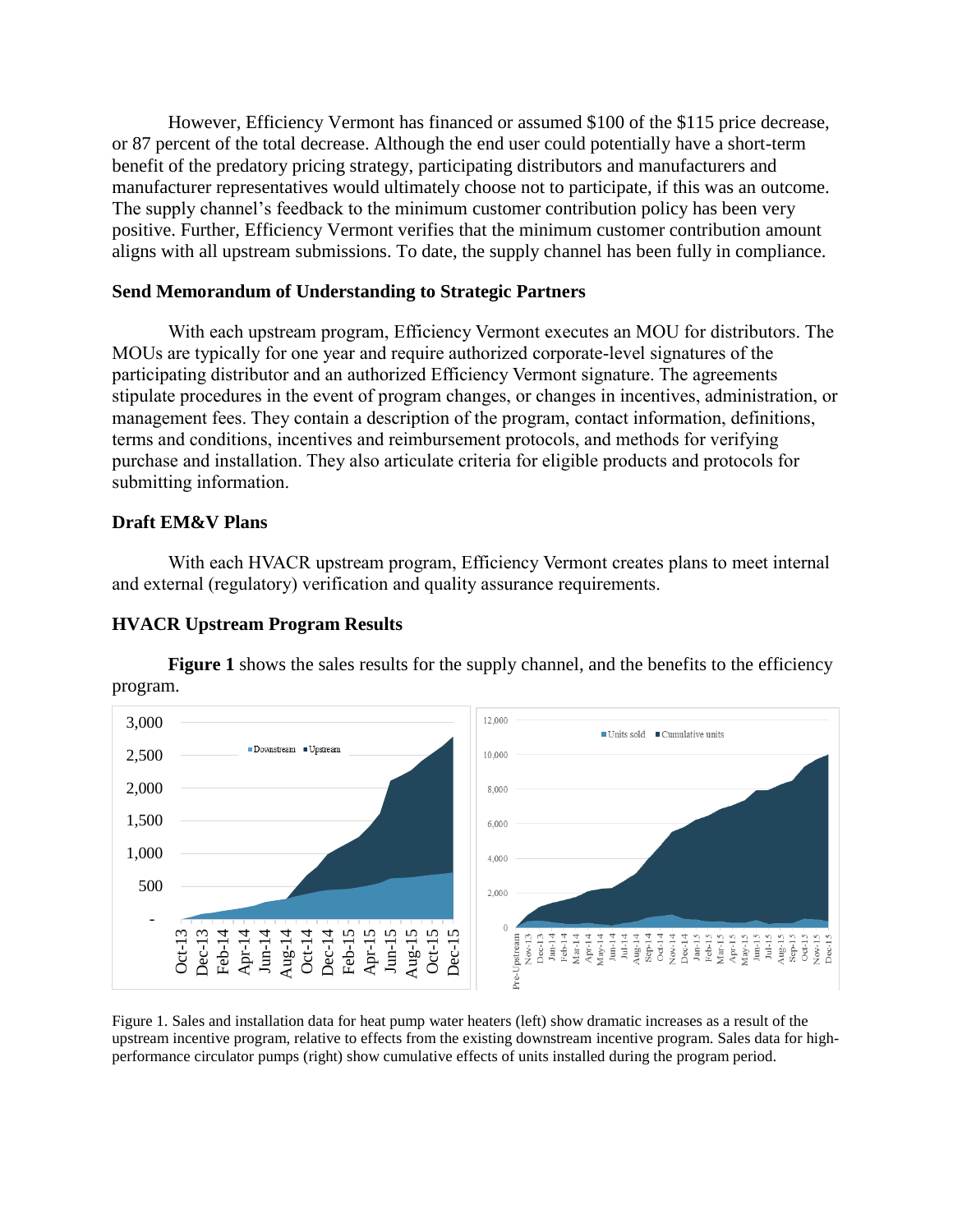### **Distributor and Supply Channel Reporting**

Reporting upstream program results to supply channel partners has been a powerful tool in keeping these critical relationships intact. By sharing the reporting, strategic partners' analyses have strengthened Efficiency Vermont's concepts and ideas about further programmatic steps. Any ideas deemed to be proprietary remain proprietary to the initiator. New approaches to sales, marketing, and training have evolved from the reporting and the subsequent ideas. **Table 4** offers a sample of this partner reporting.

| Distributor "A"                                | <b>HPCP</b><br>November 2013<br>through<br>December 2015                                                           | <b>HPWH</b><br>June 2014 through<br>December 2015                                     | <b>CCHP</b><br>December 2014<br>through December<br>2015                                                                              |
|------------------------------------------------|--------------------------------------------------------------------------------------------------------------------|---------------------------------------------------------------------------------------|---------------------------------------------------------------------------------------------------------------------------------------|
| Total submissions, all<br>distributors (units) | 10,000                                                                                                             | 5,000                                                                                 | 3,000                                                                                                                                 |
| Distributor A<br>Submissions (units)           | 1,500                                                                                                              | 2,000                                                                                 | 1,000                                                                                                                                 |
| Distributor percent of<br>total submissions    | 15%                                                                                                                | 40%                                                                                   | 33%                                                                                                                                   |
| $ 2015$ program<br>comments                    | After a strong June<br>2015 (the run-up to the<br>incentive decrease on<br>July 1), we're starting<br>to stabilize | We decreased the<br>incentive July 1, 2015,<br>from \$550 to \$400;<br>(27%) decrease | December 2014 -<br><b>June 2015:</b><br>Average units per<br>month: 88<br>July - December<br>2015:<br>Average units per<br>month: 213 |

|  |  |  | Table 4. Sample of distributor HVACR upstream report |  |  |  |  |
|--|--|--|------------------------------------------------------|--|--|--|--|
|--|--|--|------------------------------------------------------|--|--|--|--|

Comments from one HVACR distributor partners with the upstream program;

*[We have a long history of pioneering products.] While exciting, [this practice] never presented a solid foundation on which a sound business model could exist. The cost of equipment was then, and is arguably still today, a [barrier] to the mass proliferation of energy-efficient products… In mid-2014, the metrics changed when Efficiency Vermont introduced the first of now several "upstream" programs…*

*These programs require little, if anything, of the consumer and rely on the supply chain to educate and pass on the savings…*

*We can replace existing demand for products with high-efficiency products when the cost delta between them is in large part mitigated through efficiency incentives. … Our trade partners can [now] confidently introduce these products to the end users and successfully sell the gap between a standard product and a subsidized high-efficiency product.*

*The current programs we employ through Efficiency Vermont represent the single most effective campaign to put energy-efficient products into people's homes and reduce*